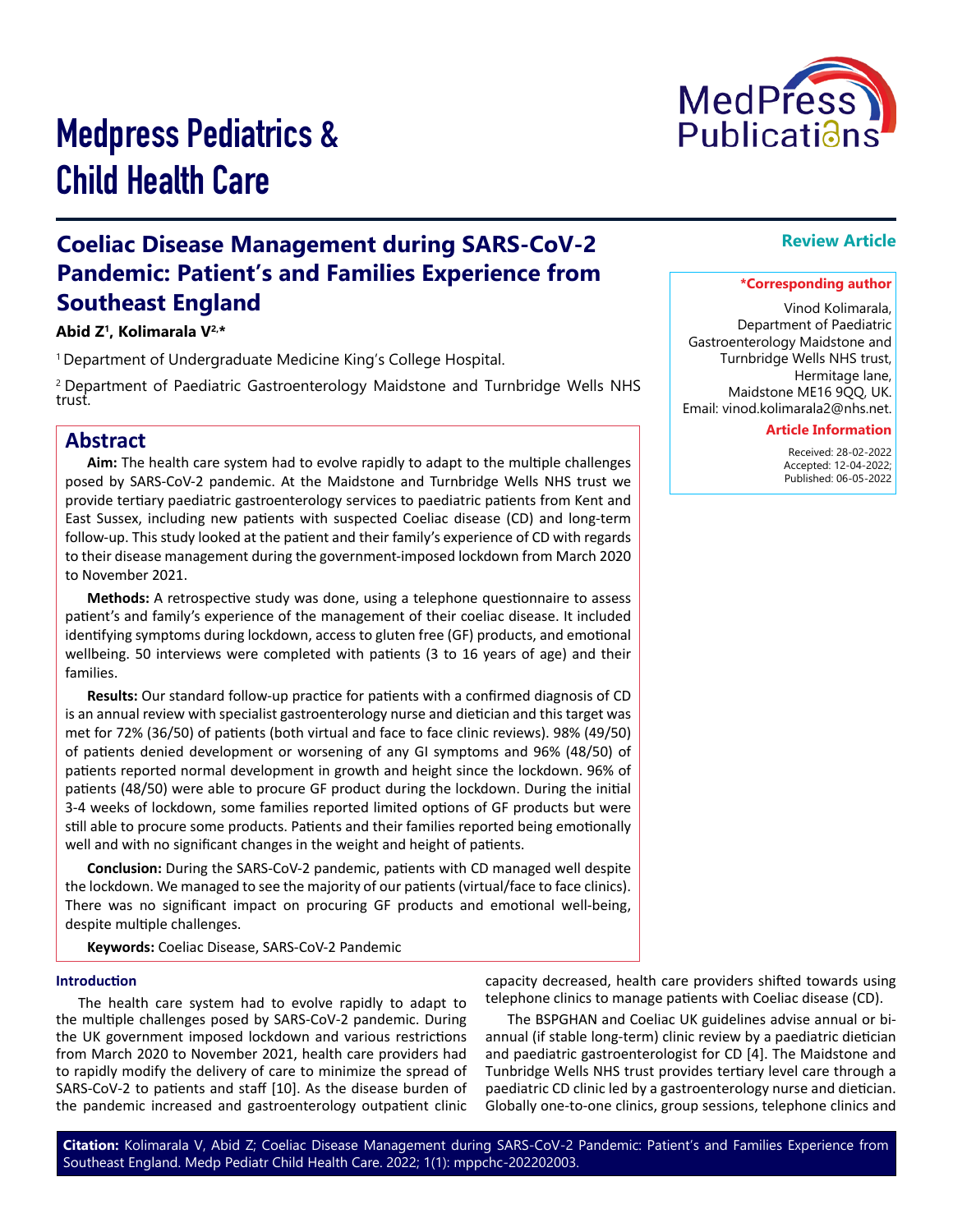## Kolimarala V **MedPress Pediatrics and Child Health Care**

online interfaces [3] have all been used for CD follow up. There is a consensus that long term follow up is beneficial1 but there is a lack of agreement on the most effective review method. Recent work supports the idea that patients prefer nurse or dietician led clinics to consultant led clinics [5]. And that telehealth clinics have also shown an increase in gluten free (GF) product dietary knowledge and increased gluten free diet (GFD) adherence [3,8]. Our study will help evaluate the efficacy of telehealth clinics being used for the long term management of patients with CD as there is limited research on the impact of lockdown on patients' management with CD.

CD is an immune mediated systemic disorder affecting every 1 in 100 persons in the UK [4]. It is characterized by a combination of gluten-dependant manifestations, including CDspecific antibodies, and enteropathy [4]. Patients can present as symptomatic or asymptomatic [4]. Symptoms include, abdominal pain, diarrhea, vomiting, faltering growth, constipation, skin rashes, joint pain/swellings [4]. The long-term management is adherence to a strict GFD [9]. We hypothesized that the lockdown would impact the procurement of GF product and thus affect CD management. The pandemic has been shown to affect the mental health of the population [9]. Hence, we assessed symptom control and the emotional well-being of patients. We wanted to understand if this group of people were more vulnerable than the rest of the population to the effects of the lockdown due to the pandemic. The overall purpose of this study was to determine if paediatric CD clinics could be managed safely over the telephone and to determine how this population responded to the multiple challenges of the SARS-CoV-2 pandemic.

#### **Methods**

A retrospective study using a telephone questionnaire was used to assess the impact of lockdown on CD management by patients with histologically confirmed CD. 50 semi-structured qualitative interviews were completed with paediatric patients and family members. The interviews were conducted by a medical student who was not involved in providing clinical care to the patients. Participants were recruited from the MTW trust CD clinic database. Inclusion criteria required patients to 16 years of age or less and with a confirmed diagnosis of CD, either via biopsy or non-biopsy pathway. 50 responses were collected from a pool of eligible persons (n=195). Patients were contacted up to a maximum of three times before being noted as unavailable. Each call attempt was noted, and calls were carried out until 50 responses were collected. The interview time ranged from 5-7 minutes and involved both the patient and the primary caregivers (most often the parents). The exclusion criteria were patients with inconclusive diagnoses of CD (borderline elevated tTG IgA) or awaiting endoscopy and biopsy confirmation and patients who were not compliant with GFD.

#### **Development of the questionnaire**

The multidisciplinary team at MTW developed the telephone questionnaire. The team consisted of a paediatric consultant, specialist gastroenterology nurse, dietician and a medical student. Ethical approval was granted by the MTW clinical audit assessment trust service. Following multiple discussions, a 11 item questionnaire was developed, which evaluated 5 areas of CD management. The areas included (a) Frequency of CD review before the pandemic, (b) symptom control, (c) GF product availability, (d) emotional well-being and (e) CD education

resources. Asking about the frequency of CD review established if the recommended guidelines [4] for annual clinic review were being met by the MTW trust. The symptom control domain used 4 questions to assess pre and post lockdown symptom control and the development of any new symptoms during the lockdown period. Of note, growth was monitored by asking about any negative changes in weight or height. GF product availability was assessed and any reasons for reduced procurement were explored during the interview. The final domains of emotional well-being and support groups used by the patient and family members were also explored. Table 1 includes the questionnaire used.

**Table-1:** CD management telephone questionnaire.

| 1  | When was the last time you were reviewed?                                                                                                                                                |  |  |  |
|----|------------------------------------------------------------------------------------------------------------------------------------------------------------------------------------------|--|--|--|
| 2  | What is the normal frequency/pattern for child's review?<br>i.e., every 4 months, 6 months, 1 year                                                                                       |  |  |  |
| 3  | How has your CD been recently?                                                                                                                                                           |  |  |  |
| 4  | Have you developed any new GI symptoms or had any<br>worsening of pre-existing symptoms during the lockdown<br>period? i.e., abdominal pain, nausea, diarrhea, vomiting,<br>constipation |  |  |  |
| 5  | Have there been any worrisome changes in height or<br>weight?                                                                                                                            |  |  |  |
| 6  | Was your coeliac disease well controlled prior to<br>lockdown?                                                                                                                           |  |  |  |
| 7  | Has there been a change in your diet during the<br>lockdown?                                                                                                                             |  |  |  |
| 8  | During the lockdown were your choices for gluten free<br>food limited/impacted? If so, why?                                                                                              |  |  |  |
| 9  | How have you been doing emotionally during lockdown?<br>If not well, why?                                                                                                                |  |  |  |
| 10 | Have you contacted the MTW nursing clinic for advice<br>during this time?                                                                                                                |  |  |  |
| 11 | Did you use any other resources when stuck? I.e., Coeliac<br>UK, Facebook groups?                                                                                                        |  |  |  |
|    |                                                                                                                                                                                          |  |  |  |

#### **Ethical approval**

The study was approved by the Maidstone and Tunbridge Wells clinical audit assessment service and was registered with the clinical audit department. All personal details of patients and family members who participated have not been disclosed in the public forum. All participants provided informed consent prior to completing the telephone questionnaire.

#### **Results**

For the study, 157 patients were contacted by telephone and 58 responses were recorded (response rate: 36.9%). Among the 58 telephone interviews conducted, 8 responses were rejected because they did not meet the criteria for the study. The exclusion criteria were patients with inconclusive diagnoses of CD (borderline elevated tTG IgA) or awaiting endoscopy and biopsy confirmation and patients who were not compliant with GFD. 99 patients did not attend the phone when contacted (max of three call attempts) or declined to participate in the study when contacted. Therefore, the total number of patients included in this study was 50 (n=50).

#### **Frequency of review**

The standard follow-up practice of annual review with a specialist gastroenterology nurse and dietician target was met for 72% (n = 36) of patients through both virtual and face-to-face clinics.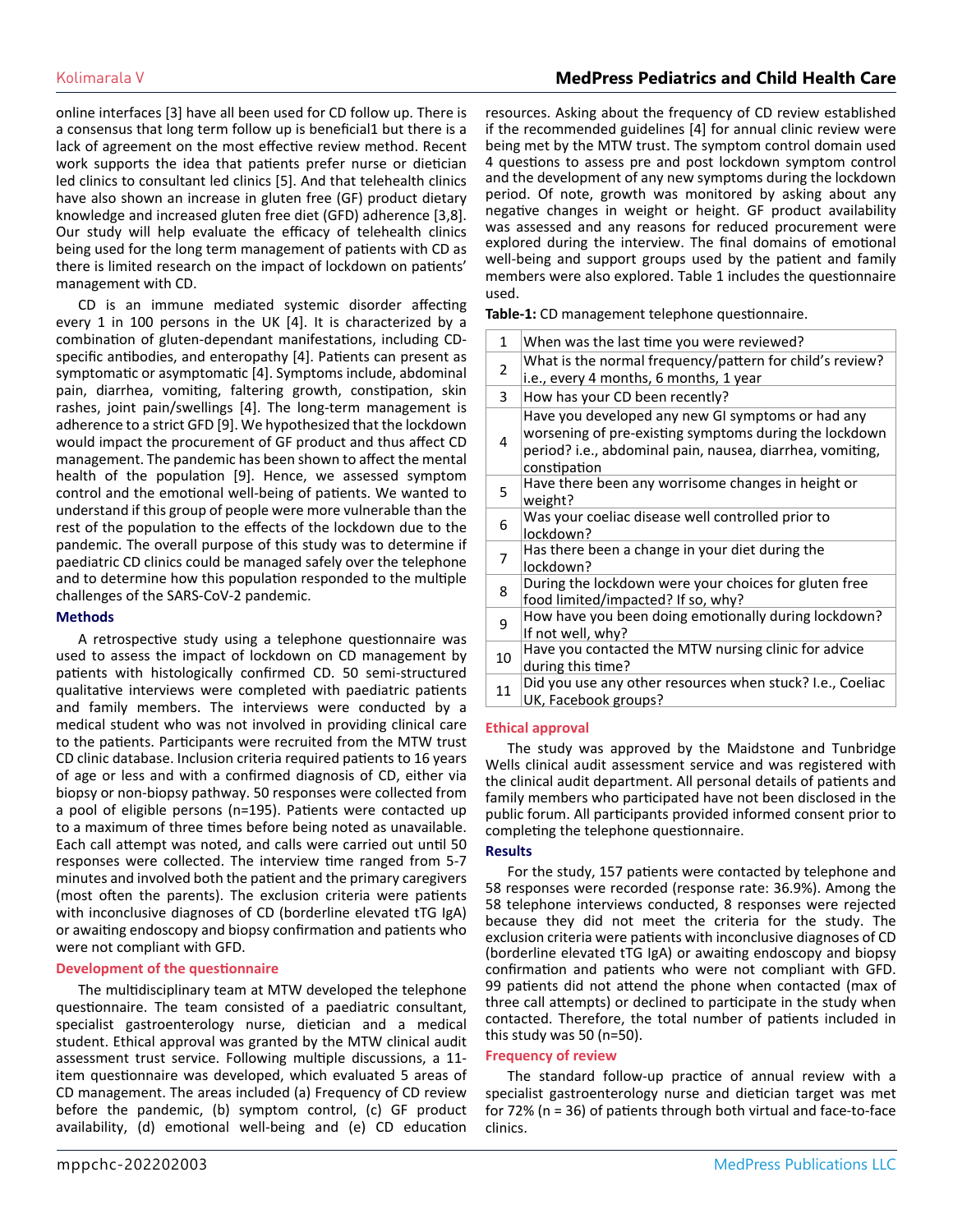#### **Symptom Management**

Overall, 90% (n = 45) of patients reported to be asymptomatic and that their CD management had been good (Table 2). 88% (n = 44) of the group also described their CD as being well controlled prior to lockdown. Of the 12% (n = 6) who described poor control prior to lockdown, 8% ( $n = 4$ ) attributed it to being undiagnosed at the time and consuming food with gluten.  $96\%$  (n = 48) of patients reported normal development in growth and height since the lockdown. 2 (4%) patients reported faltering growth, these patients continued to be under active surveillance. 98% of patients did not develop any new GI symptoms during the lockdown or experience worsening of pre-existing symptoms.

**Table-2:** Coeliac symptom scores for patient management since the end of lockdown and restrictions.

| Coeliac symptom score of patients since lockdown |                 |              |              |  |  |
|--------------------------------------------------|-----------------|--------------|--------------|--|--|
| Total ( $n = 50$ )                               | Good $(n = 45)$ | Fair $(n=2)$ | Poor $(n=3)$ |  |  |
| <b>Gender wise distribution</b>                  |                 |              |              |  |  |
| Males $(n=13)$                                   | 12              |              |              |  |  |
| Females ( $n = 37$ )                             | 33              |              |              |  |  |

#### **Effect of lockdown on emotional well-being**

There was no negative impact on emotional well-being due to the pandemic and most patients reported to be doing well. Two families reported that the transition out of lockdown was emotionally difficult for their children and two families reported mild difficulty with adjusting to a GFD during the lockdown. Interestingly 1 patient reported developing a habit of eating in secret during lockdown.

#### **Procurement of GF food**

40% (n = 20) of patient's families reported limited variety of GF products during the initial 3-4 weeks of lockdown. 96% ( $n =$ 48) were still able to procure GF product during the lockdown, though the choice was limited. Patients reported that staple items such as pasta, bread and flour were the most difficult to get. Patients received help from friends and family members to substitute these items in the early period of lockdown. Despite limited variety of GF product at times, 96% (n = 48) of patients did not change their diet during lockdown in comparison to the pre-lockdown period.

#### **Support by supplementary resources**

50% (n = 25) of families reported being members of Coeliac UK. As many patients had a family history for CD, multiple parents remarked using their own experience to support their child's management.  $14\%$  (n = 7) of patients reported being members of Facebook groups for CD. They commented that these groups were helpful for dietary knowledge and providing emotional support.

#### **Discussion**

This study focused on the impact of the SARS-CoV-2 related lockdown of March 2020 to November 2021 on the management of CD in paediatric patients. The BSPGHAN recommended guideline of annual or biannual review [4] for CD was met by 72% of our patient population. MTW patient population engaged well with the service despite the rapid transition to a telephone clinic. 96% of patients did not contact the clinic asides from their appointment time, as they felt adequately supported by the health care team. Recent work has also shown that patients enjoy

telephone clinics due to their flexibility, not having to travel and the virtual continuity of care [2]. Many parents remarked that the CD clinic consultations were sufficient for dietary guidance.

96% of our patient population was still able to procure some GF product throughout the lockdown though the choice and variety of GF products was limited. Two-thirds of them relied on friends and family to provide alternative GF options, 96% of patients maintained the same diet as prior to lockdown. Patients developed well during the lockdown with only 2 families reporting a delay in growth. Another indicator for good CD management was that 98% of patients did not develop any new or worsening of pre-existing GI symptoms. Patients also coped well psychologically as there was minimal reporting of emotional instability throughout lockdown. At the beginning of the pandemic there was concern regarding the potential vulnerability of patients with CD to the virus and the effects of lockdown [11]. However, our study has shown that patients with CD managed well despite the challenges. Recent work has also shown that for some patients with CD, their GI symptoms and illness perceptions improved during the lockdown [12]. Our study supports this point as many families reported stricter control of their GF diet and reduced cross contamination during lockdown.

Virtual clinics are already established as an effective way to manage long term chronic conditions such as IBD, diabetes and rheumatology [7]. A clinical audit of a dietician led virtual clinic (telephone and postal) established that more than 80% of patients reported preference for alternating between virtual review with face-to-face review in comparison to only attending an in person annual review [7]. There is limited work on comparing the efficacy of CD clinics run by different teams of health care professionals. However, some work has shown that people prefer meeting with a dietician or nurse in comparison with a doctor [5]. Our study supports this as well, because the MTW CD clinic is nurse and dietician led and was shown to provide an easier point of reassurance in comparison to consultant led clinics [2].

An added benefit of telephone clinics is that the quality of care is not compromised. Furthermore, work by Muhammad and colleagues has shown that GF dietary adherence can be increased via telephone consultations at 3 and 6 months post telephone clinic [3]. So, telephone clinics can improve dietary knowledge, and this was measured as a positive change in GF dietary adherence [3]. As the only long term management of CD is a GF diet, this work suggests that telephone clinics can reduce patient morbidity for CD [5].

#### **Strengths and Limitations**

The major strength of this study was the use of a standardized questionnaire with open ended questions. The open ended nature of the questions did not influence the patients answers and was suited to explore the opinions and perceptions of the respondents [13]. Furthermore, as the interviews were semi-structured, they allowed for clarification of the patient's responses, and this increases the validity of the study [13].

One of the major limitations of the study is the sample size. Only 50 responses were collected, and this group may not be representative of the population. Additionally, the questionnaire was not validated by a clinical psychologist or an external validation tool. Moreover, despite the many advantages of telephone interviews, there are limitations as well. Of the 157 patients contacted, only 50 responded and this non-response